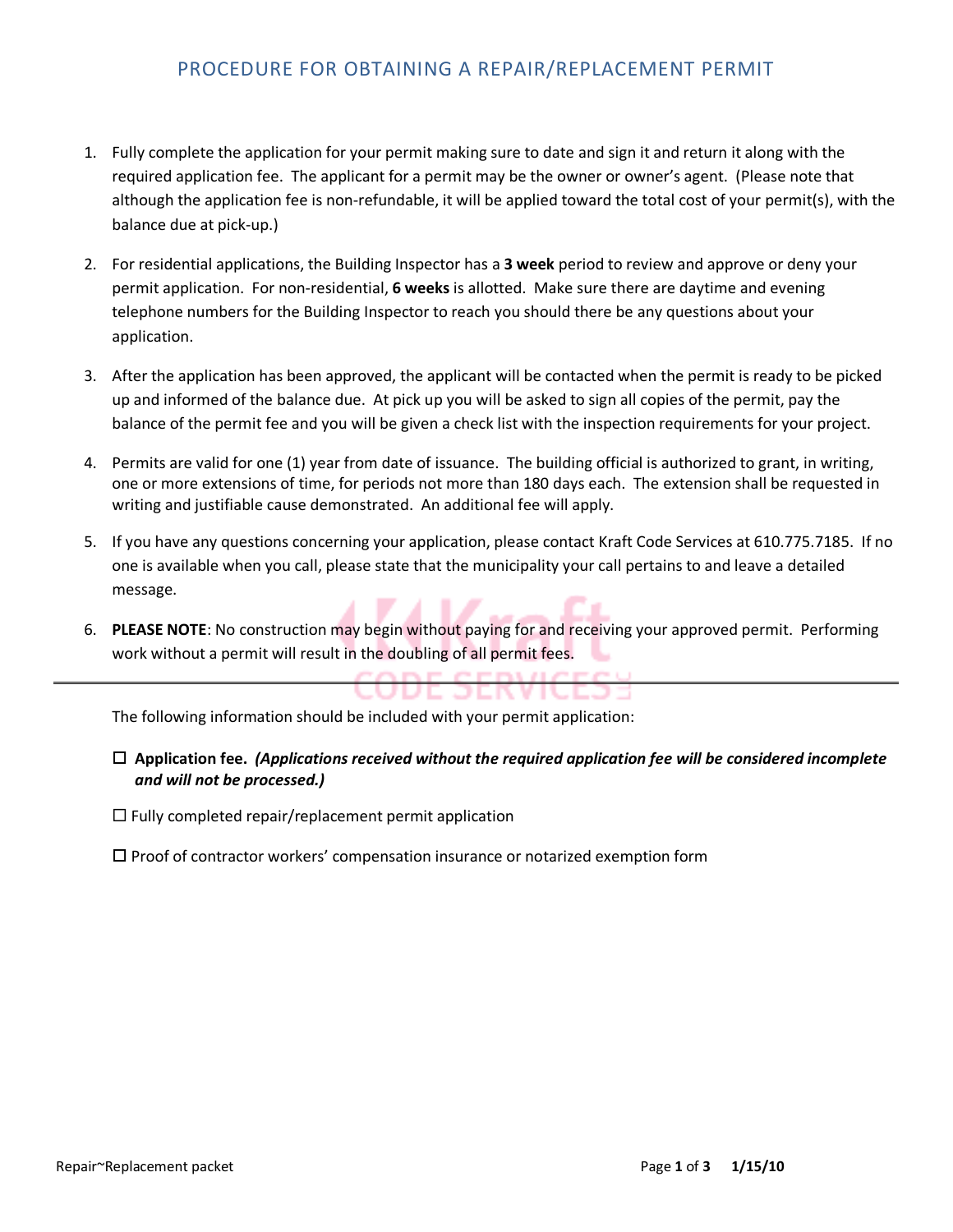## REPAIR / REPLACEMENT PERMIT APPLICATION

| PROPERTY INFORMATION                                                                         |                                                                                                                              |
|----------------------------------------------------------------------------------------------|------------------------------------------------------------------------------------------------------------------------------|
|                                                                                              |                                                                                                                              |
|                                                                                              |                                                                                                                              |
|                                                                                              |                                                                                                                              |
|                                                                                              |                                                                                                                              |
| <b>CONTRACTOR INFORMATION</b>                                                                |                                                                                                                              |
|                                                                                              | Phone #: ________________________                                                                                            |
|                                                                                              |                                                                                                                              |
|                                                                                              |                                                                                                                              |
|                                                                                              |                                                                                                                              |
|                                                                                              | Email: 2000 - 2000 - 2010 - 2010 - 2010 - 2010 - 2010 - 2011 - 2012 - 2012 - 2012 - 2012 - 2012 - 201<br><b>IZ aras dede</b> |
| IMPROVEMENT INFORMATION:                                                                     |                                                                                                                              |
| Location: _______________________CODE SERVICES                                               |                                                                                                                              |
|                                                                                              |                                                                                                                              |
| Type of Repair/Replacement:                                                                  |                                                                                                                              |
| □ Siding □ Non-structural Re-roofing (>25% of roof area) □ Windows (with structural changes) |                                                                                                                              |
| $\Box$ Other (describe)                                                                      |                                                                                                                              |
|                                                                                              |                                                                                                                              |

By applying for this permit, I acknowledge that all information provided in this application is complete and accurate, that the work performed will be in conformance with the Pennsylvania Uniform Construction Code and/or any applicable ordinances of the municipality in which the work is to be performed as well as in accordance with the approved plan after a plan review has been completed. I understand that this is not a permit to begin work, but only an application for a permit and that work is not to start without a permit and that the fees for the permit may be doubled if work starts without a permit. I understand that if I give false information regarding this permit application that any permits issued based on this information will be invalid and the municipality could initiate legal proceedings against me, which could result in my being fined or imprisoned, or in the improvement being removed at my expense or any other legal remedy appropriate under the circumstances.

\_\_\_\_\_\_\_\_\_\_\_\_\_\_\_\_\_\_\_\_\_\_\_\_\_\_\_\_\_\_\_\_\_\_\_\_\_\_\_\_\_\_\_\_\_\_\_\_\_\_\_\_\_\_\_\_\_\_\_\_\_\_\_\_\_\_\_\_\_\_\_\_\_\_\_\_\_\_\_\_\_\_\_\_\_\_\_\_\_\_\_\_

Applicant Signature Date Applicant Signature Date Applicant Signature Date Applicant Signature Date